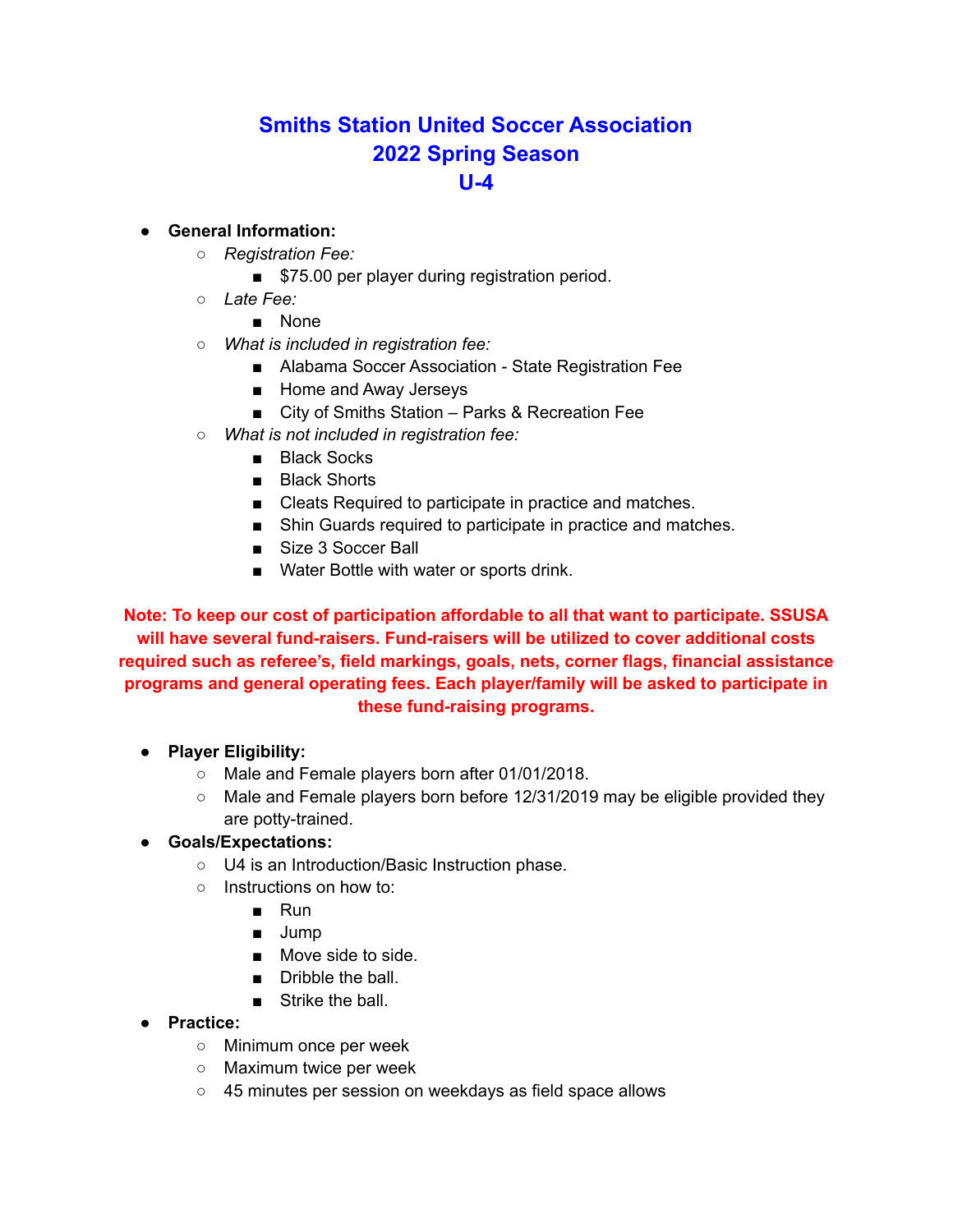- 6:00 to 8:00 at Smiths Station Sports Complex
- Teams will share field space as needed.

#### ● **Matches:**

- Saturday mornings
- 8 to 10 match season (weather permitting)
- **● Coaches:**
	- Parent/Volunteer
	- Coach Incentive Program:
		- Head Coach: \$20.00 voucher for Parent/Volunteer towards one (1) child's registration fees.
		- Assistant Coach: \$10
		- Coaches shirt.
			- Head Coach and one (1) Assistant Coach will receive a shirt.
		- Background Checks/Risk Management:
			- All coaches and volunteers must have background checks and be approved by Alabama Soccer Association Risk Management Program.
			- This includes completing concussion awareness on-line training.
		- US Soccer coaching grassroots license reimbursement
			- Provide a copy of your certification and receive \$25 reimbursement
- **● Draft:**
	- None, players shall be randomly placed on rosters.
- **● End of Season Tournament:**
	- None
- **● Academy/All-Star Teams:**
	- None

## **Laws of the Game - Modified**

- **● Law 1 - The Field of Play**
	- *○ Dimensions:*
		- The field of play must be rectangular.
		- The length of the touchline must be greater than the length of the goal line.
		- Length: 25 yards (75 feet)
		- Width: 15 yards (45 feet)
	- *○ Field Markings:*
		- Distinctive lines not more than five (5) inches wide.
		- The field of play is divided into two (2) halves by a halfway line.
		- The center mark is indicated at the midpoint of the halfway line.
	- *○ The Goal Area:*
		- None
	- *The Penalty Area:*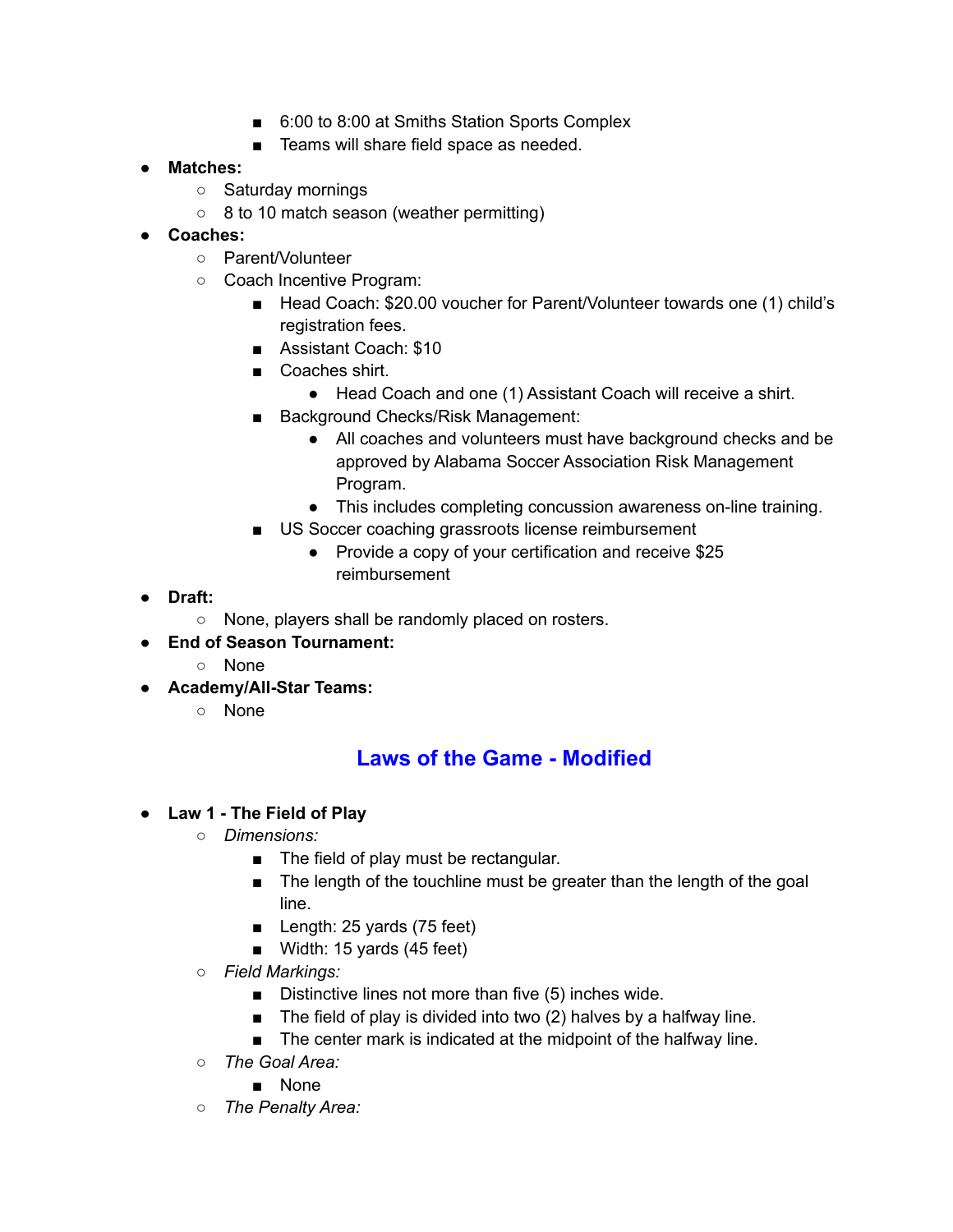- None
- *○ Corner Flags:*
	- None
- *Corner Arc:*
	- None
- *○ Goals:*
	- Goals must be placed on the center of each goal line.
	- They consist of two upright post equidistant from the corners and joined at the top by a horizontal crossbar.
	- $\blacksquare$  The recommended distance between the post is six (6) feet and the distance from the lower edge of the crossbar to the ground is four (4) feet.
		- *● Note: Goals for this age group may be smaller.*
	- *■* **Safety: Goals must be anchored securely to the ground. Portable goals may only be used if they satisfy this requirement.**

### **● Law 2 - The Ball:**

- Size three (3).
- The ball will need to be FIFA Quality
- **● Law 3 - The Number of Players:**
	- *○ Match:*
		- A match is played by two (2) teams, each consisting of no more than four (4) players with no goalkeepers.
	- *○ Substitutions:*
		- At any stoppage of play and unlimited.
		- Note: If a player who is suspected to have a head injury shall leave the field of play for additional evaluation, a substitution can be made in that moment. Per U.S. Soccer's Concussion Initiative, If a player is suspected to have a head injury the referee is instructed to stop play to allow for treatment/evaluation as needed. If the player leaves the field of play for additional evaluation, a substitution can be made at that moment. The player with the suspected head injury may not return to the match unless a Healthcare Professional (HCP) or Certified Athletic Trainer (ATC) has cleared the player. Any coach or parent insisting on returning the player to the match without approved clearance will result in the referee ending the match.
	- *○ Playing Time:*
		- Each player SHALL play a minimum of 50% of the total playing time. It is the coach's responsibility to enforce this rule.
		- *■ Note: Coaches will be allowed the discretion on playing time for players that do not regularly attend practice/training sessions.*
	- *○ Rosters:*
		- $\blacksquare$  Minimum number of players on a roster shall be no less than six (6) players.
		- Maximum number of players on a roster shall be no more than eight (8) players.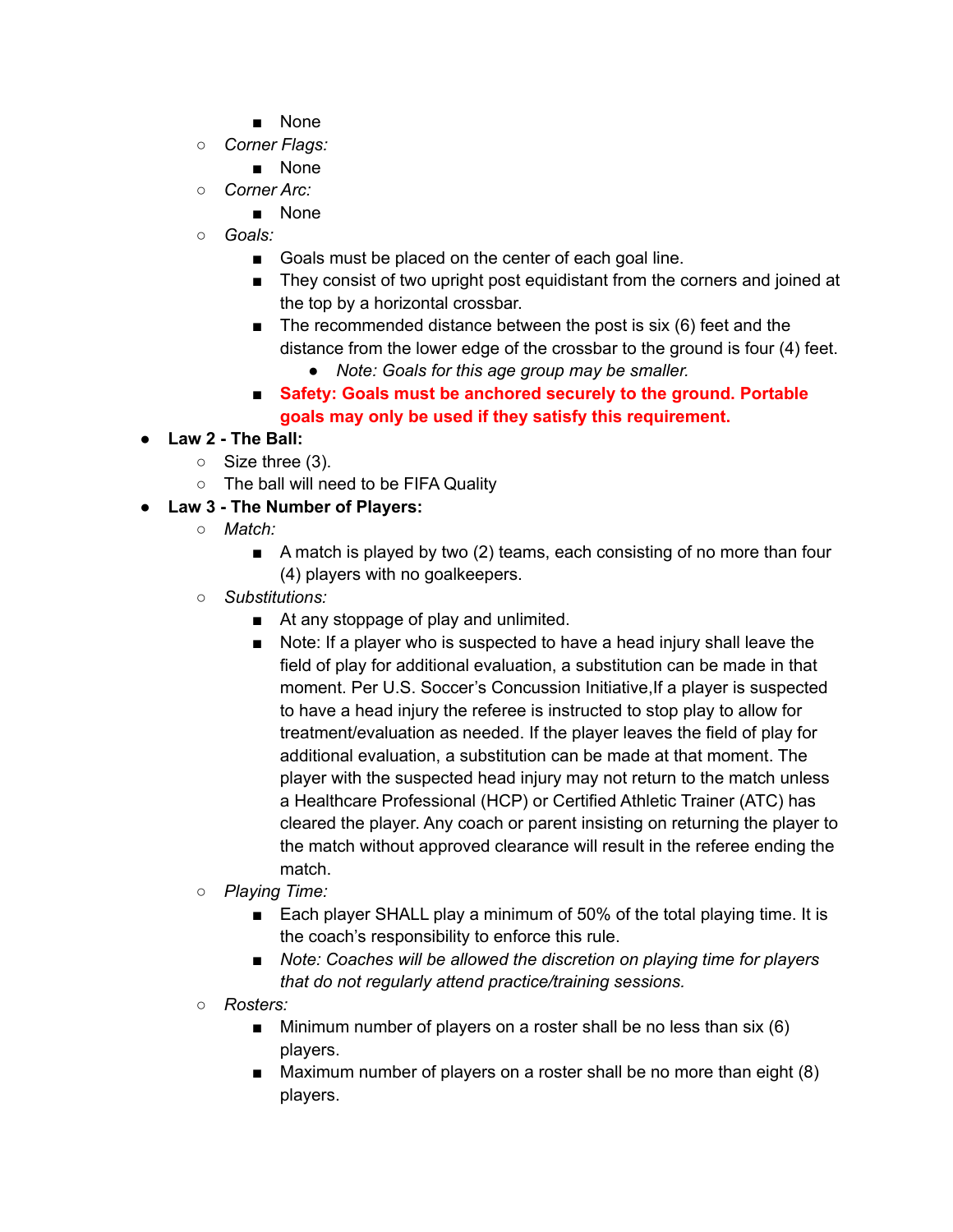- **● Law 4 - The Players Equipment**
	- Conform to FIFA Laws of the Game.
	- Non-uniform clothing is allowed based on weather conditions, but uniforms must distinguish teams.
	- *○ Note: If needed, teams can be distinguished by scrimmage vests.*
	- Shin Guards are MANDATORY for both practice/training sessions and matches, and must be covered entirely by socks.
	- **Safety: A player must not use equipment or wear anything that is dangerous to himself or another player (including any kind of jewelry; except for a medical alert bracelet).**
- **● Law 5 - The Referee**
	- There is no need for a fully qualified referee to manage U-4 matches.
	- Both coaches should officiate/manage the match.
		- The matches are intended to be an opportunity for our young players to experience the fun of playing.
		- Minimal rules are needed and should be applied with a generous amount of flexibility.
		- Let the players have freedom to play with little interruption.
		- All infringements should be briefly explained to the players.
- **● Law 6 - The Other Match Officials**
	- None
- **● Law 7 - The Duration of the Match**
	- $\circ$  The match shall be divided into four (4) periods of not more than ten (10) minutes, based on the energy and motivation of the players.
	- There shall be a maximum five (5) minute break between each period.
	- $\circ$  The four (4) periods do not have to be of equal duration.
- **Law 8 The Start and Restart of Play**
	- Conform to FIFA laws of the Game, with the exception that the defending team is at least four (4) yards from the ball until it is in play.
	- Remember, let them play and do not interfere for technicalities.
- **● Law 9 - The Ball in and out of Play**
	- Conform to FIFA Laws of the Game.
- **● Law 10 - The Method of Scoring**
	- Conform to FIFA Laws of the Game.
- **● Law 11 - Offside**
	- None.
- **● Law 12 - Fouls and Misconduct**
	- Conform to FIFA Laws of the Game, with the exception that deliberate heading is not allowed in U-4 matches.
	- In all instances explain the infraction to the player.
	- All free kicks shall be indirect.
	- No cards will be shown in the U-4 age group
- **● Law 13 - Free Kicks**